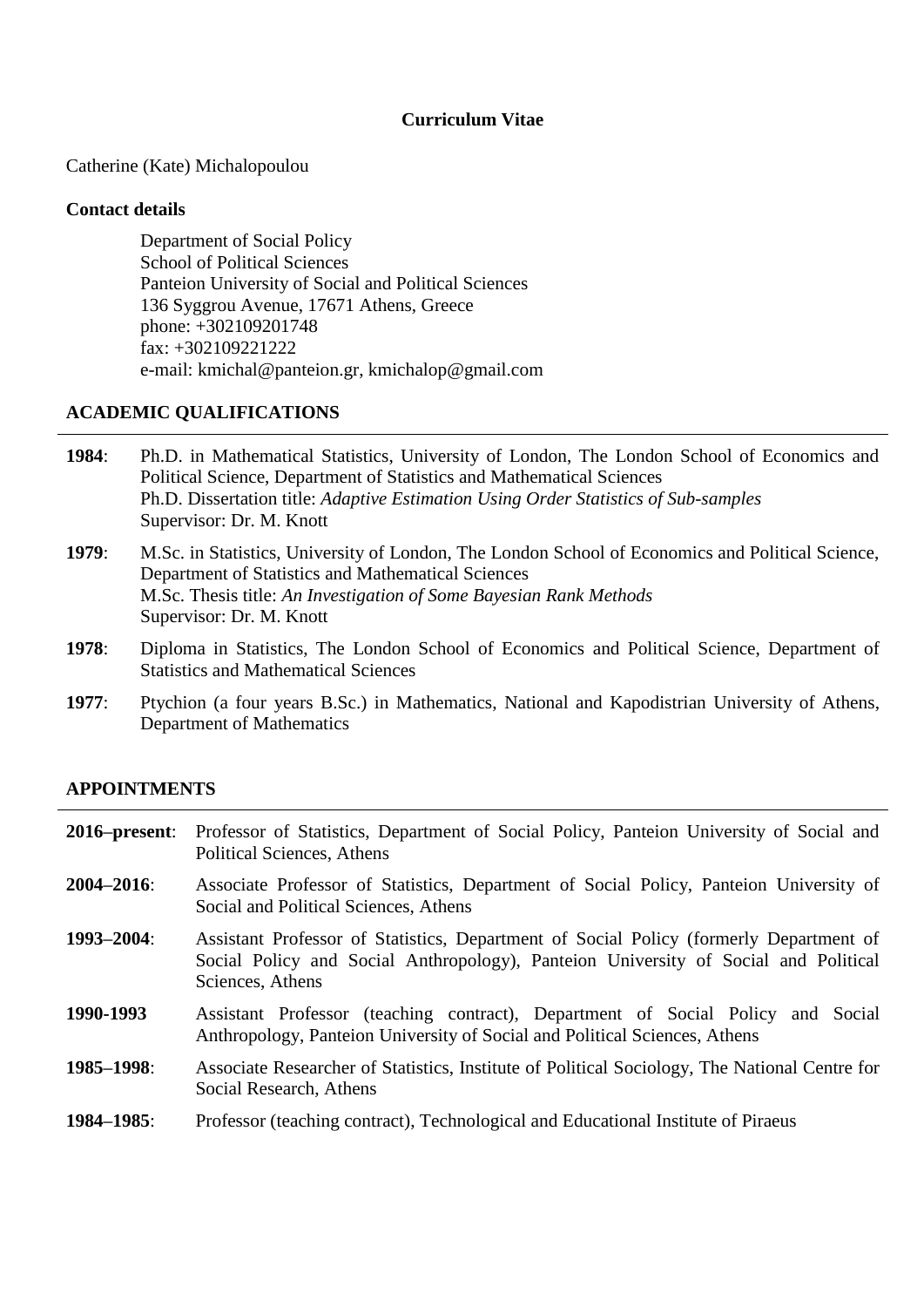### **TEACHING**

| $2015$ -present: | Graduate courses: Statistical Methods in Social Research-I, Social Research Methods<br>(Department of Social Policy, Panteion University of Social and Political Sciences)                                                                                                                                                                        |
|------------------|---------------------------------------------------------------------------------------------------------------------------------------------------------------------------------------------------------------------------------------------------------------------------------------------------------------------------------------------------|
| 2006-2015        | Methodology of Empirical Research-I (Department of Political Science and History,<br>Panteion University of Social and Political Sciences)                                                                                                                                                                                                        |
|                  | Statistical Methods in Social Research-I, Sample Survey Methods in Social Research<br>(Department of Social Policy, Panteion University of Social and Political Sciences)                                                                                                                                                                         |
| 2006–present:    | Undergraduate courses: Statistics II- Sample Survey Theory and Practice, Statistical<br>Inference, SPSS I- seminar (Department of Social Policy, Panteion University of Social<br>and Political Sciences)                                                                                                                                         |
| $2004 - 2005$ :  | Graduate courses: Methodology of Social Surveys (Department of Political Science and<br>History, Panteion University of Social and Political Sciences)                                                                                                                                                                                            |
|                  | <b>Undergraduate courses:</b> Introduction to Sample Survey Theory and Practice (Department<br>of Social Policy, Panteion University of Social and Political Sciences)                                                                                                                                                                            |
| $2002 - 2005$ :  | Graduate courses: Methodology of Empirical Social Research, Methodology-Quantitative<br>Methods (Department of Social Policy and Department of Social Anthropology, Panteion<br>University of Social and Political Sciences)                                                                                                                      |
| 1993-2004:       | Undergraduate courses: Introduction to Statistics-Descriptive Statistics, Introduction to<br>the Theory of Empirical Social Research, Introduction to Sample Survey Theory and<br>Practice, Statistical Inference and SPSS-seminar (Department of Social Policy and Social<br>Anthropology, Panteion University of Social and Political Sciences) |
| 1993-1994:       | Undergraduate courses: Methodology and Statistics of Social Surveys (Department of<br>Political Sciences, University of Athens)                                                                                                                                                                                                                   |
| 1990-1993:       | Undergraduate courses: Introduction to Statistics-Descriptive Statistics, Introduction to<br>the Theory of Empirical Social Research, Introduction to Sample Survey Theory and<br>Practice, Statistical Inference, SPSS-seminar (Department. of Social Policy and Social<br>Anthropology, Panteion University of Social and Political Sciences)   |
| 1984-1985:       | Programming I-BASIC,<br>Programming<br><b>II-FORTRAN</b><br>Undergraduate<br>courses:<br>(Technological and Educational Institute of Piraeus)                                                                                                                                                                                                     |

#### **RESEARCH EXPERIENCE**

- **6, 2021**: Participation in the research program "Harassment in the workplace of the public sector" Koinoniko Polykentro of the Greek Civil Service Confederation (ADEDY), (Scientific coordinator Maria Stratigaki, Associate Professor of Social Policy), co-financed by Greece and the European Union (European Social Fund- ESF) through the Operational Programme "Reform of the Public Sector 2014-2020".
- **2019-2021** Associate Academic Advisor in the National Centre for Social Research (NCSR) research group (Academic Advisor Joanna Tsiganou, Directress of Research, Postdoctoral Fellow Anastasia Charalampi and Doctor Eva Tsouparopoulou) of the program co-financed by Greece and the European Union (European Social Fund- ESF) through the Operational Programme "Human Resources Development, Education and Lifelong Learning 2014- 2020" and titled "Greece and Southern Europe: Investigating the political trust to institutions, social trust and human values, 2002-2017" (MIS 5049524).
	- **7-9, 2015**: Translation in English according to the requirements for comparability of the 2011 Greek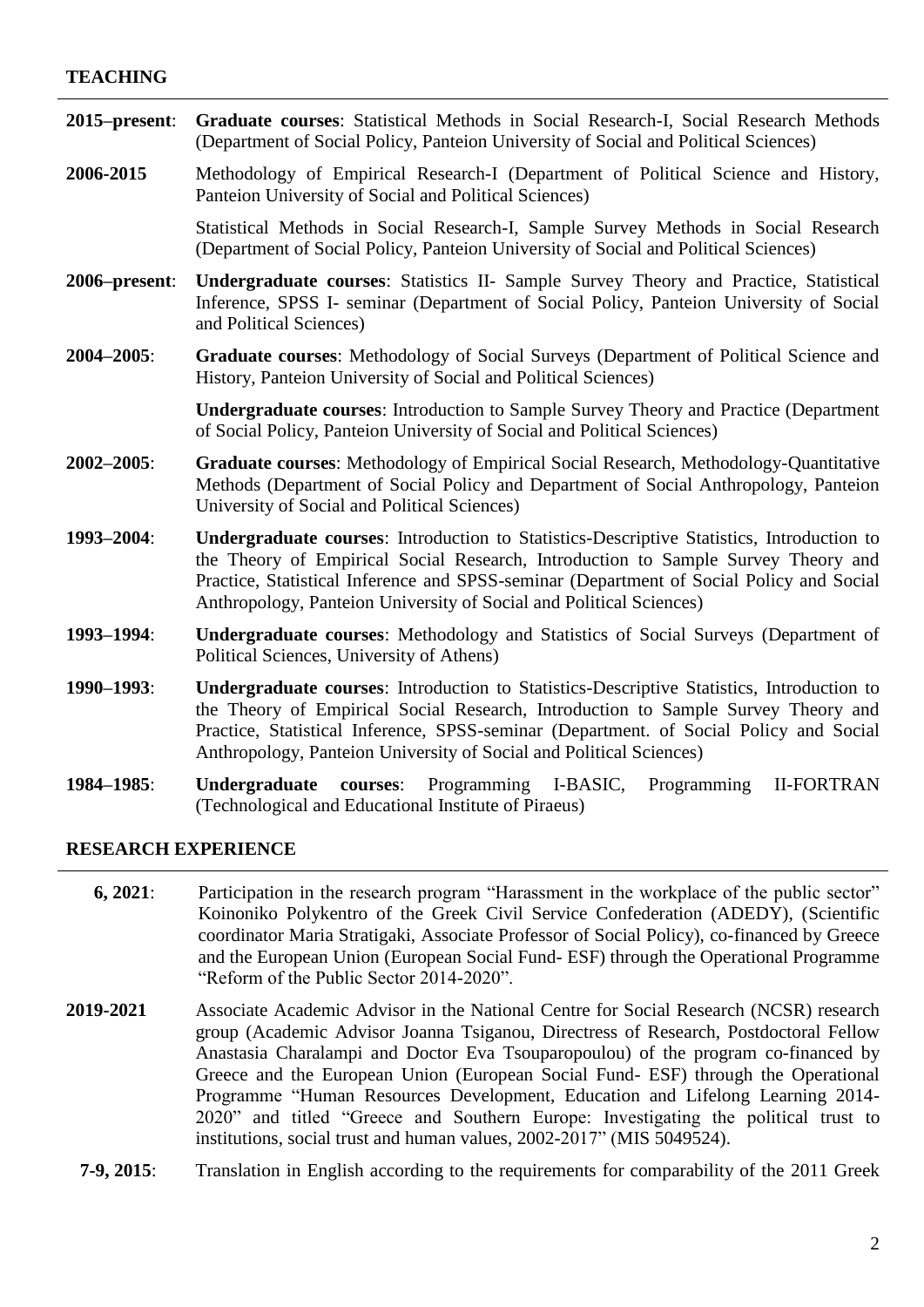census documents (interviewers" instructions and coding schemes) for the inclusion of the microdata for Greece in the Integrated Public Use Microdata Series International (IPUMS-International) available by the Minnesota Population Centre at the University of Minnesota.

- **2012–2014**: Participation in the designing and analysis of the evaluation project on primary health care (Labour Institute of Greek Trade Unions).
- **2006–2008**: Participation in the designing and analysis of the evaluation project on active labour market policies in the certain prefectures (Labour Institute of Greek Trade Unions).

Participation in the designing and analysis on the Female Genital Mutilation (FGM) and health issues of the African women living in Athens (Greek-Sudanese Friendship Organization, Labour Institute of Greek Trade Unions in cooperation with the EuroNet-FGM).

- **2005–2006**: Translation in English according to the requirements for comparability of the Greek census documents (questionnaires, interviewers' instructions, coding schemes) for 1971, 1981, 1991 and 2001 for the inclusion of the microdata for Greece in the Integrated Public Use Microdata Series International (IPUMS-International) available by the Minnesota Population Centre at the University of Minnesota.
- **2001–2002**: Participation in the National Centre for Social Research (NCSR) research group (Professor E. Panagiotatou, Directress of NCSR, E. Manologlou, A. Markou, I. Sagias) for the preparation of the first face of the European Social Survey (ESS). Responsible for the analytical research design: report on the sampling design (area sample) and presentation of non-response data from Greek surveys; reports (3) commenting on the questions and their execution; presentation of Greek contextual data on nationality, religion and language; report on the planning, organization and execution of the fieldwork and especially the implementation of the sampling design in the field (construction of sampling frames, sample selection, response, instructions); report on the execution of the supplementary questionnaire; reviewer of the two translations of both questionnaires and preparation of the final versions. NCSR" decision for a private company to undertake the execution of the survey (second face) and my strongly objecting to such a practice did not permit me to participate in the second face of the program.
- **1995–1998**: Head investigator of the NCSR research group (P. Tsartas, M. Giannesopoulou, P. Kafetzis, E. Manologlou, E. Tsakiri, A. Markou, E. Prontzas) of the program titled "Greek and Balkan relations: the impact of xenophobia on the economic and social development of Northern Greece- Macedonia". (EU: Program EPET II). This study had a dual purpose: on the one hand, it examined the phenomenon of xenophobia by looking into "otherness", that is the presence of the "other", the "foreigner", in the collective images and concepts of the population, and by systematically describing the attitudes of the local population towards foreigners, especially those from the Balkan countries; on the other hand, it examined the process of development in the region of Macedonia focusing on its economic and social relations with the Balkan and Eastern European countries. Methodologically, three different levels of empirical observation were combined: a large-scale sample survey among the population of Macedonia; a study of key-informants (businessmen, representatives of public and professional organizations, development companies, nongovernmental organizations and university professors); an anthropological case study in a Macedonian area with a distinct ethnic and cultural identity and a specific organization of its everyday life.
- **1996–1997**: Consultant of the Greek research group (Associate Professor O. Stasinopoulou, Head) at the Centre of Social Morphology and Social Policy (Panteion University of Social and Political Sciences) working on the investigation of the voluntary sector and the construction of a data basis for the Southern European countries (VOLMED).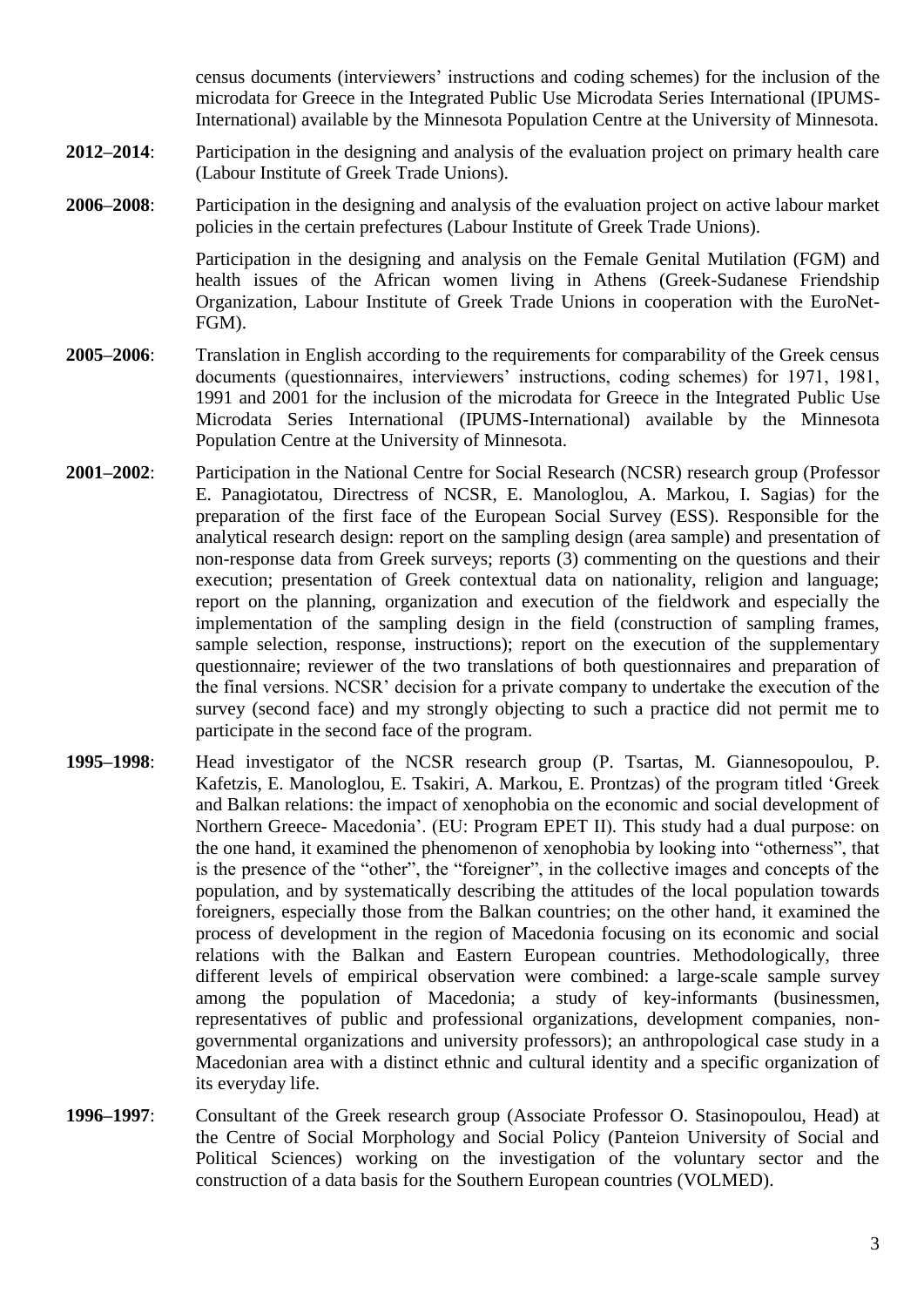- **1992–1993**: Responsible for the planning (sampling and questionnaire design), analysis and presentation of the report of the survey on the attitudes towards linguistic minorities, that was carried out on a national sample of 1200 persons on May 1993 (Professor C. Tsoukalas, Head, program EU-Lambrakis Institute of Studies).
- **1989–1993**: Participation in NCSR research group (Professor C. Tsoukalas, I. Nikolakopoulos) on the quality of attitude and opinion measurement (Professor F. Andrews and Professor W. Saris, Head of the international project), the execution of MTMM-studies on the satisfaction of life, work etc. questions and experiments on the twelve questions-trends of the *Eurobarometer*. In January 1990, I wrote the "Report on the Greek Eurobarometer public opinion survey" (to Professor K. Reif) where the problems of the Greek translation of the questions-trends were presented along with an evaluation of the question on political interest based on the results of the three consecutive surveys conducted by NCSR (May 1988, May 1989 and April 1990). In March 1990 an experiment was carried out on the different versions of the satisfaction from life, work, etc. questions but our participation in the project was discontinued due to lack of funds. This international research effort led to the organization of the ESS.
- **1989–1990**: Participation in the NCSR research group (Professor C. Tsoukalas, Head), responsible for the planning designing and execution of the three consecutive national surveys on political culture and political behaviour that were carried out before the national elections of May 1989 (on a sample of 2000 persons), October 1989 (on a sample of 1200 persons) and March 1990 (on a sample of 1200 persons), conducting also a series of theoreticalmethodological tests.
- **1987–1989**: Participation in the joint NCSR (Professor C. Tsoukalas, Head) and French-Observatoire Interregional du Politique (OIP) research program on political sociology and the investigation of the methodological prerequisites for comparative research. For this project the next two mentioned surveys were used.
- **1987–1988**: Participation in the NCSR research group (I. Nikolakopoulos and M. Pantelidou-Malouta, Head), responsible for the planning, design and execution of the survey on political behavior of women that was carried out on a national sample of 3000 persons (2000 women and 1000 men), on May 1988, conducting also a series of theoreticalmethodological tests
- **1985–1987**: Participation in the NCSR research group (Professor G. Mavrokordatos and I. Nikolakopoulos), responsible for the planning, designing and execution of the comparative (Greece, Italy, Spain and Portugal) survey on political culture in the countries of Southern Europe, that was carried out on a national sample of 1998 persons on May 1985.

# **PUBLICATIONS**

#### *Books*

- **-** Dimoulas, C. and Michalopoulou, K. (2008). *Active Labour Market Policies: The Case of Local Integrated Actions in the Prefectures of Arta, Thesprotia, Preveza, Larissa and Fthiotida* (Studies no 28). Athens: Labour Institute of Greek Trade Unions, The Confederation of Greek Trade Unions (in Greek).
- **-** Michalopoulou, K. (2004). *In the Empire of Indications: The History of Sampling Practice in Greece*. Athens: Papazisis (in Greek, abstract and contents in English).
- **-** Michalopoulou, A., Tsartas, P., Giannesopoulou, M., Kafetzis, P. and Manologlou, E. (Eds.) (1998). *Macedonia and the Balkans: Xenophobia and Development*. Athens: Alexandria Publications-The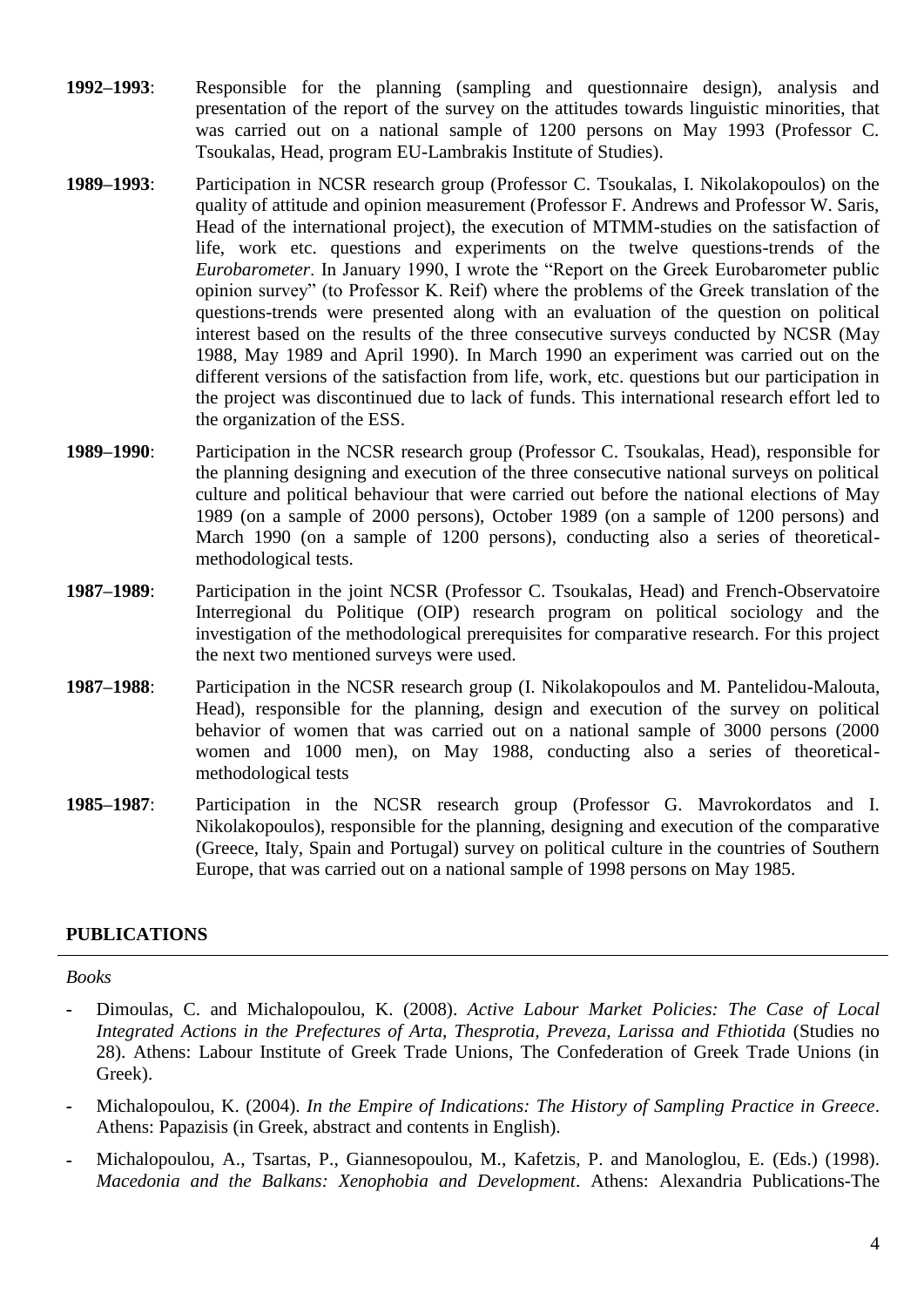National Centre for Social Research (in Greek, abridged English edition 1999).

**-** Michalopoulou, K. (1992). *Scales of Attitude Measurement*. Athens: Odysseas (in Greek).

*Journal Articles*

- **-** Charalampi, A., Michalopoulou, C. and Richardson, C. (2020). Validation of the 2012 European Social Survey measurement of wellbeing in seventeen European countries. *Applied Research in Quality of Life*, 15(*1*), 73-105. doi: 10.1007/s11482-018-9666-4
- **-** Charalampi, A., Michalopoulou, C. and Richardson, C. (2019). Determining the structure and assessing the psychometric properties of multidimensional scales constructed from ordinal and pseudo-interval items. *Communications in Statistics: Case Studies, Data Analysis and Applications*, 5(*1*), 26-38*.* doi: 10.1080/23737484.2019.1579683
- **-** Yfanti, A., Michalopoulou, C. and Zachariou, S. (2019). The impact of definitions in classifying the employed, unemployed and inactive when comparing measurements from different sources. *Communications in Statistics: Case Studies, Data Analysis and Applications*, 5(*1*), 46-58. doi: 10.1080/23737484.2019.1578703
- **-** Michalopoulou, C. and Symeonaki, M. (2017). Improving Likert scale raw scores interpretability with kmeans clustering. *Bulletin de Méthodologie Sociologique*, 135, 101-109. doi: 10.1177/0759106317710863
- **-** Michalopoulou, C. (2017). Likert scales require validation before application ─ Another cautionary tale. *Bulletin de Méthodologie Sociologique*, 134, 5-23. doi: 10.1177/0759106317693786
- **-** Michalopoulou, C. and Mimis, A. (2017). Celebrating the establishment, development and evolution of statistical offices worldwide: A tribute to John Koren. *Statistical Journal of the IAOS*, 33(*2*), 337-372. doi: 10.3233/SJI-161028
- **-** Michalopoulou, C. (2016). Statistical internationalism: From Quetelet"s census uniformity to Kish"s cross-national sample survey comparability. *Statistical Journal of the IAOS*, 32(*4*), 545-554. doi: 10.3233/SJI-160960
- **-** Symeonaki, M., Stamatopoulou, G. and Michalopoulou, C. (2016). Intergenerational educational mobility in Greece: Transitions and social distances. *Communications in Statistics-Theory and Methods*, 45(*6*), 1710-1722. doi: 10.1080/03610926.2014.957857
- **-** Michalopoulou, C. (2015). Professional independence and accountability of statistical agencies are crucial: A brief history of the Greek official statistics. *Statistical Journal of the IAOS*, 31(*4*), 507-512. doi: 10.3233/SJI-150940
- **-** Michalopoulou, C. (2015). The implementation of the ten United Nations Fundamental Principles of Official Statistics: A comment. *Statistical Journal of the IAOS*, 31(*3*), 373-374. doi: 10.3233/SJI-150911
- **-** Symeonaki, M., Michalopoulou, C. and Kazani, A. (2015). A fuzzy set theory solution to combining Likert items into a single overall scale (or subscales). *Quality & Quantity*, 49(*2*), 739-762. doi: 10.1007/s11135-014-0021-z
- **-** Michalopoulou, C. (2014). A unique collaboration: Prominent statisticians" survey work in Greece in 1946. *The American Statistician*, 68(*3*), 196-203. doi: 10.1080/00031305.2014.920276
- **-** Michalopoulou, C. (2013). A historical appraisal of Greek survey sampling practices. *Statistical Journal of the IAOS*, 29(*4*), 259-268. doi: 10.3233/SJI-130790. (Highlighted paper in the Editorial.)
- **-** Michalopoulou, C. (2012). Adventures in translating terms of survey theory and practice in social investigations and the non-existent "statistical error": An annotated English-Greek glossary. *The Greek Review of Social Research*, 137-138 (*A-B*), 3-49 (in Greek). doi: 10.12681/grsr.5
- **-** Voulgaris, G., Dodos, D., Kafetzis, P., Liritzis, C., Michalopoulou, K., Nikolakopoulos, I., Spourdalakis, M. and Tsoukalas, C. (1995). Perception and confrontation of the "other" in Greece today. *Greek*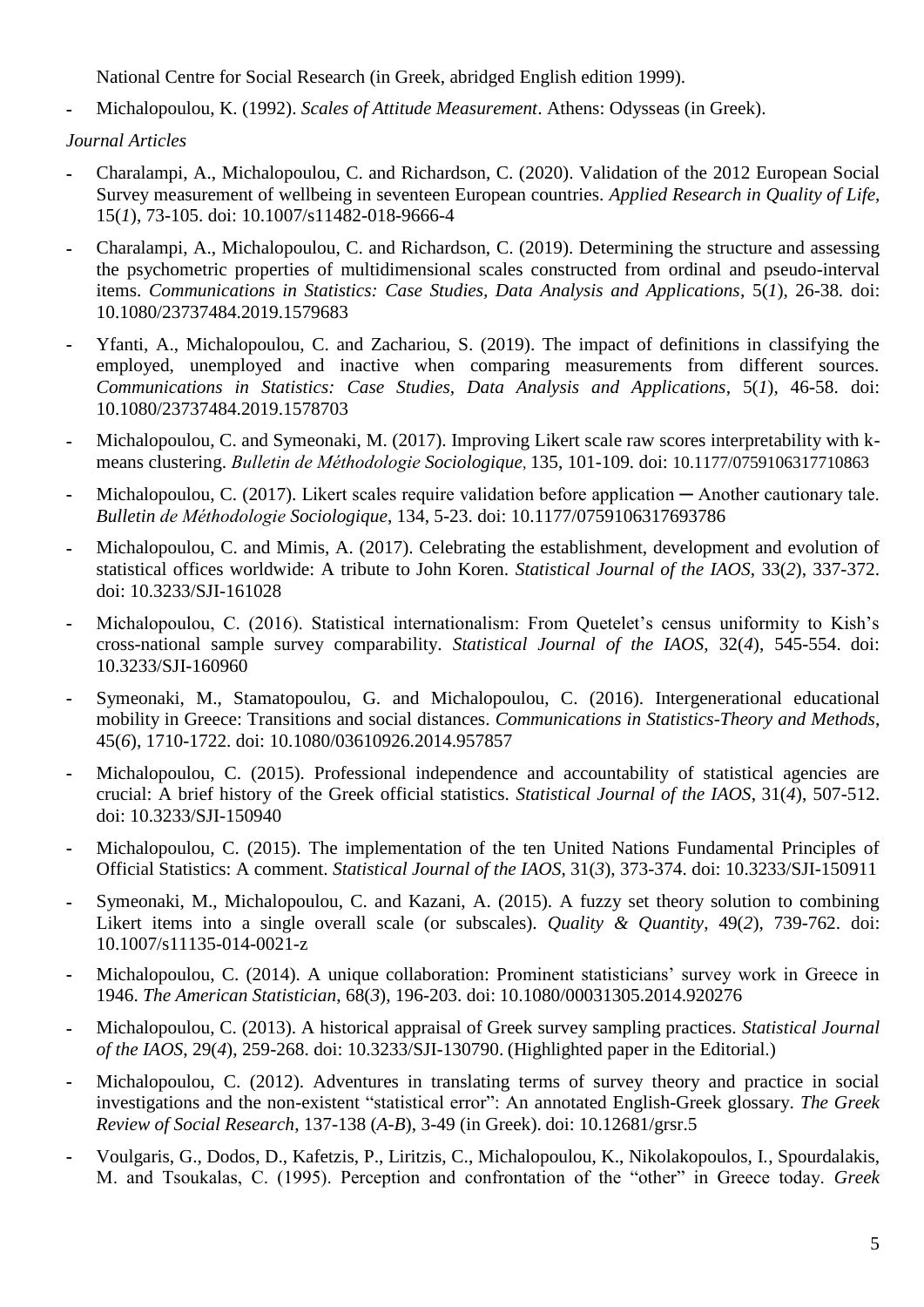*Political Science Review*, 5, 81-100 (in Greek).

- **-** Michalopoulou, K. (1990). Sampling opinions and behavior: Stratum I. *The Greek Review of Social Research*, 75A, 88-106 (in Greek). doi: 10.12681/grsr.882
- **-** Dodos, D., Kafetzis, P., Michalopoulou, K., Nikolakopoulos, I. and Papliakou, V. (1990). Political culture of the Southern European countries: comparative tables. *The Greek Review of Social Research*, 75A, 107-151 (in Greek). doi: 10.12681/grsr.883
- **-** Michalopoulou, K. (1988). Discriminant analysis for the estimation of the electoral influence of the political parties based on sample data. *The Greek Review of Social Research*, 69A, 67-81 (in Greek). doi: 10.12681/grsr.903
- **-** Mavrogordatos, G., Nikolakopoulos, I., Dimitrakos, D., Dodos, D., Kafetzis, P., Katopodi, C., Metaxopoulos, A., Michalopoulou, K., Papliakou, V. and Steka-Papadaki, V. (1988). Comparative research on the political culture of the Southern European countries: Introductory notes. *The Greek Review of Social Research*, 69A, 5-23 and 127-158 (in Greek). doi: 10.12681/grsr.903

*Edited Works: Contributions*

- Charalampi, A., Michalopoulou, C., & Richardson, C. (in print). Examining items" appropriateness as marker indicator in measurement invariance testing. In C. H. Skiadas & C. Skiadas (Eds), *Quantitative Methods in Demography and Related Applications in the Covid-19 Era*. Springer International Publishing.
- Yfanti, A., Charalampi, A., & Michalopolou, C. (in print). Assessing the performance of the European Socio-economic Classification (ESeC) in eight European countries for 2018. In C. H. Skiadas & C. Skiadas (Eds), *Quantitative Methods in Demography and Related Applications in the Covid-19 Era*. Springer International Publishing.
- Charalampi, A., Yfanti, A., Tsiganou, J. and Michalopoulou, C. (2021). Investigating political trust in institutions and organizations: Evidence from World Values Survey 2017-2018 for Greece. In S. M. Koniordos (Ed), *Values, Cultural Models & Social Guidelines in Contemporary Greece* (pp. 272-301). Athens: Gutenberg (in Greek).
- Charalampi, A., Michalopoulou, C. and Richardson, C. (2020). Psychometric validation of constructs defined by ordinal-valued items. In C. H. Skiadas & C. Skiadas (Eds), *Demography of Population Health, Aging and Health Expenditures* (pp. 319-333). The Springer Series on Demographic Methods and Population Analysis 50. doi: 10.1007/978-3-030-44695-6\_20
- Yfanti, A., Michalopoulou, C. and Zachariou, S. (2020). The implications of applying alternativesupplementary measures of the unemployment rate to subpopulations and regions: Evidence from the European Union Labour Force Survey for Southern Europe, 2008-2015. In C. H. Skiadas & C. Skiadas (Eds), *Demography of Population Health, Aging and Health Expenditures* (pp. 419-433). The Springer Series on Demographic Methods and Population Analysis 50. doi: 10.1007/978-3-030-44695-6\_28
- Yfanti, A., Michalopoulou, C., Mimis, A. and Zachariou, S. (2018). Investigating Southern Europeans' perceptions of their employment status. In C.H. Skiadas and C. Skiadas (Eds), *Demographic and Health Issues - Population Ageing, Mortality and Data Analysis* (pp. 251-263). Springer.
- Symeonaki, M., Kazani, A. and Michalopoulou, C. (2018). A neuro-fuzzy approach to measuring attitudes. In C.H. Skiadas and C. Skiadas (Eds), *Demographic and Health Issues - Population Aging, Mortality and Data Analysis* (pp. 169-181). Springer.
- Charalampi, A., Michalopoulou, C. and Richardson, C. (2016). Investigating the structure of Schwartz"s human values scale. In J.R. Bozeman, T. Oliveira and C.H. Skiadas (Eds), *Stochastic and Data Analysis, Methods and Applications in Statistics and Demography* (pp. 589-609). ISAST: International Society for the Advancement of Science and Technology.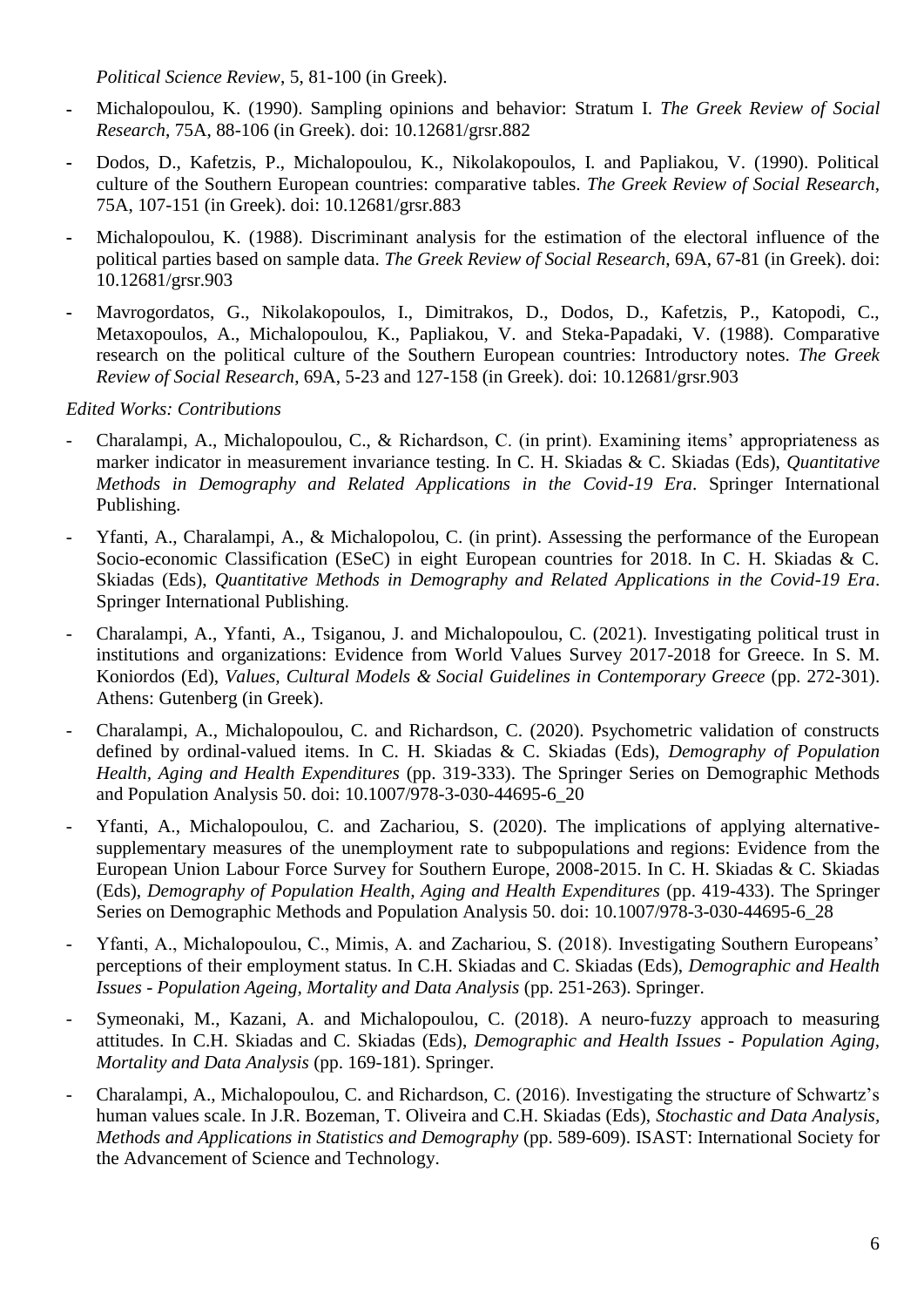- Stamatopoulou, G., Symeonaki, M. and Michalopoulou, C. (2016). Occupational and educational gender segregation in Southern Europe. In J.R. Bozeman, T. Oliveira and C.H. Skiadas (Eds), *Stochastic and Data Analysis, Methods and Applications in Statistics and Demography* (pp. 611-619). ISAST: International Society for the Advancement of Science and Technology.
- Prokou, E., Michalopoulou, C. and Antonopoulou, A. (2015). Explorando las cuestiones de "igualdad" y "eficiencia" en el sistema binario de educación superior en Grecia, desde 1980 hasta 2000" [Exploring the issues of "equity" and "efficiency" in the binary system of higher education in Greece, from the early 1980s up to the late 2000s]. In Bravo-Moreno A. (Ed.) *Desigualdades, Diferencias y Experiencias de (no) Pertenencia en Educación* (pp.195-224). Bern: Peter Lang Academic Publishers.
- Michalopoulou, C. (2012). Comparability issues of the IPUMS-International micro-data for Greece, 1971-2001. In T.S. Stavrou (Ed.), *Modern Greek Studies Yearbook, Vol. 22/23, 2006/2007* (pp. 175- 197). Minneapolis, MN: University of Minnesota.
- **-** Michalopoulou, K. (1998). The design of the empirical social survey: three methodological approaches. In C. Michalopoulou, P. Tsartas, M. Giannesopoulou, P. Kafetzis and E. Manologlou (Eds.), *Macedonia and the Balkans: Xenophobia and Development* (pp. 131-170). Athens: Alexandria Publications-The National Centre for Social Research (in Greek and pp. 47-64 in the abridged English edition of 1999).
- **-** Kafetzis, P., Michalopoulou, K., Manologlou, E. and Tsartas, P. (1998). Empirical dimensions of xenophobia. In C. Michalopoulou, P. Tsartas, M. Giannesopoulou, P. Kafetzis and E. Manologlou (Eds.), *Macedonia and the Balkans: Xenophobia and Development* (pp. 171-222). Athens: Alexandria Publications-The National Centre for Social Research (in Greek and pp. 65-99 in the abridged English edition of 1999).
- **-** Dodos, D., Kafetzis, P., Michalopoulou, K. and Nikolakopoulos, I. (1996). Racism and xenophobia in Greece: A comparative study, 1988-92. In *Dimensions of Social Exclusion in Greece* (pp.321-343). Athens: The National Centre for Social Research, Athens (in Greek).

*Conference Presentations*

- Charalampi, A., Tsiganou, J. and Michalopoulou, C. (2021). Investigating the relation of functioning as a determinant of wellbeing to political and social trust in three Balkan countries. Paper presented at the Regional Conference "Trust and Well-being in the Balkans" organized by the Bulgarian Sociological Association in collaboration with the national sociological associations of Romania, Serbia and Northern Macedonia, and with the support of the International Sociological Association, Sofia, September-October, 30-1 [turned into virtual].
- Charalampi, A., Tsouparopoulou, E., Tsiganou, J. and Michalopoulou, C. (2021). Investigating the structure of political trust to national institutions: Evidence from the 2016 European Social Survey for Southern Europe. Paper presented at the  $10<sup>th</sup>$  International Conference on Social Science Methodology of RC33 (Logic and Methodology in Sociology), Nicosia, September, 7-10 [turned into virtual].
- Yfanti, A. and Michalopoulou, C. (2021). Investigating peoples' perceptions of their social class: Evidence from the  $7<sup>th</sup>$  wave of the World Values Survey, 2017-2020. Paper presented at the 15<sup>th</sup> Conference of the European Sociological Association (ESA), Barcelona, August-September, 31-3 [turned into virtual].
- Charalampi, A., Michalopoulou, C. and Richardson, C. (2021). Investigating functioning as a determinant of wellbeing and its relation to employment status: Evidence from the European Social Survey, 2006. Paper presented at the 15<sup>th</sup> Conference of the European Sociological Association (ESA), Barcelona, August-September, 31-3 [turned into virtual].
- Yfanti, A. and Michalopoulou, C. (2021). The implementation of hierarchical classifications and Cochran's rule in the analysis of social data. Paper presented at the 19<sup>th</sup> Applied Stochastic Models and Data Analysis (ASMDA) International Conference, Athens, June, 1-4 [turned into virtual].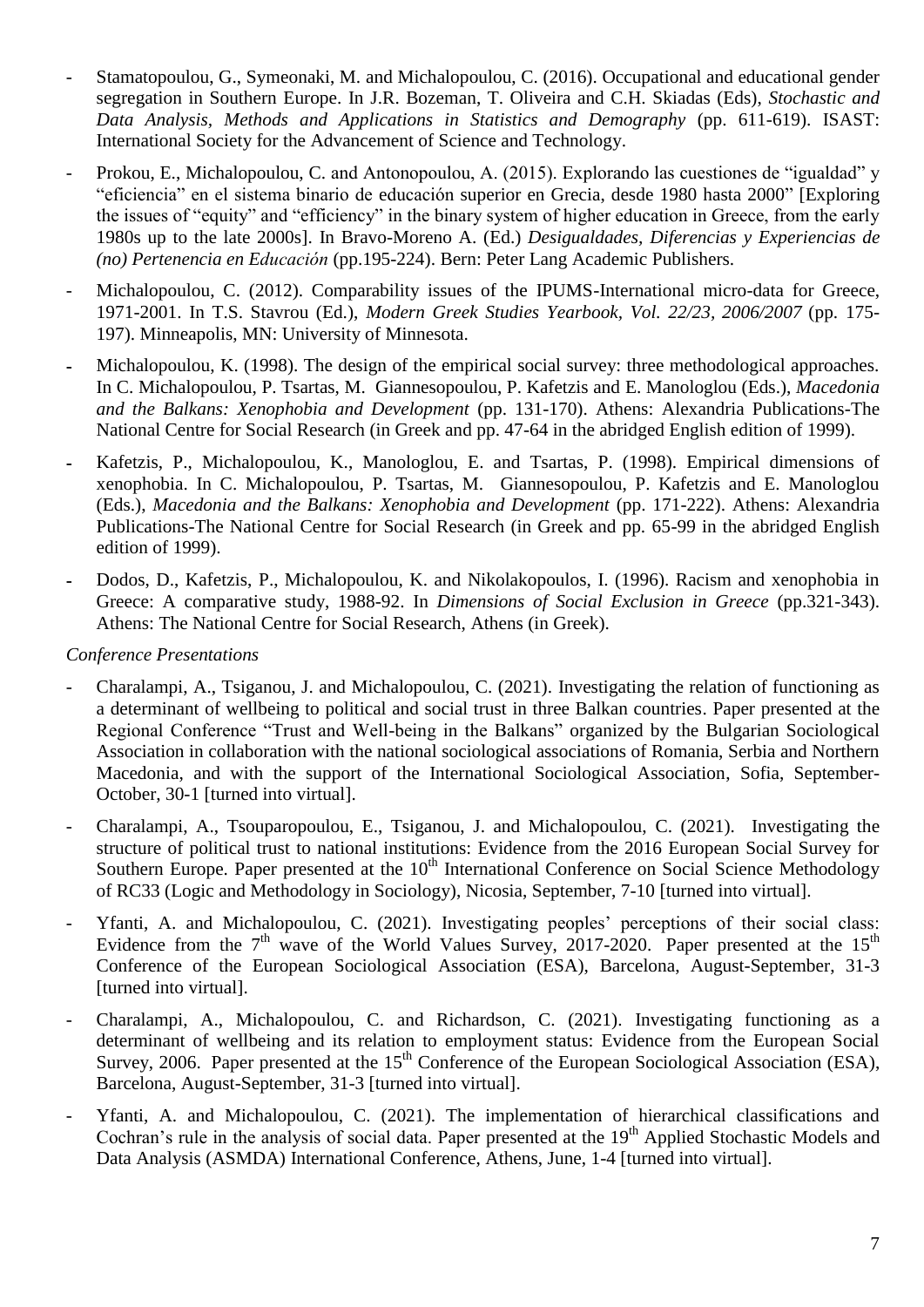- Charalampi, A., Tsouparopoulou, E., Tsiganou, J. and Michalopoulou, C. (2021). Political trust to national institutions: The significance of items' level of measurement in the validation of constructs. Paper presented at the 19<sup>th</sup> Applied Stochastic Models and Data Analysis (ASMDA) International Conference, Athens, June, 1-4 [turned into virtual].
- Stamatopoulou, G., Symeonaki, M. and Michalopoulou, C. (2021). Intergenerational class mobility in Greece with evidence from EU-SILC. Paper presented at the 19<sup>th</sup> Applied Stochastic Models and Data Analysis (ASMDA) International Conference, Athens, June, 1-4 [turned into virtual].
- Yfanti, A. and Michalopoulou, C. (2020). The regional distribution of the European socio-economic classification (ESeC) and Cochran"s rule: Evidence from the 2018 European Social Survey for five European countries. Paper presented at the European Sociological Association (ESA) RN21 (Quantitative Methods) Midterm Conference "Quantitative Approaches to Analyzing Social Change", Lucerne, October, 9-10 [turned into virtual].
- Charalampi, A., Michalopoulou, C. and Richardson, C. (2020). Examining items" suitability as the marker indicator in testing measurement invariance. Paper presented at the  $6<sup>th</sup>$  Stochastic Modeling Techniques and Data Analysis (SMTDA) International Conference, Barcelona, June, 2-5 [turned into virtual].
- Yfanti, A., Charalampi, A. and Michalopoulou, C. (2020). Assessing the performance of the European socio-economic classification (ESeC) in eight European countries for 2018. Paper presented at the  $6<sup>th</sup>$ Stochastic Modeling Techniques and Data Analysis (SMTDA) International Conference, Barcelona, June, 2-5 [turned into virtual].
- Charalampi, A., Michalopoulou, C. and Richardson, C. (2019). Psychometric validation of constructs defined by ordinal-valued items. Paper presented at the 18<sup>th</sup> Applied Stochastic Models and Data Analysis (ASMDA) International Conference, Florence, June, 1-4.
- Yfanti, A., Michalopoulou, C. and Zachariou, S. (2019). The implications of applying alternativesupplementary measures of the unemployment rate to subpopulations and regions: Evidence from the European Union Labour Force Survey for Southern Europe, 2008-2015. Paper presented at the 18<sup>th</sup> Applied Stochastic Models and Data Analysis (ASMDA) International Conference, Florence, June, 1- 14.
- Symeonaki, Μ., Papakonstantinou, C. and Michalopoulou, C. (2019). A neural-network approach for predicting attitudes. Poster presented at the  $18<sup>th</sup>$  Applied Stochastic Models and Data Analysis (ASMDA) International Conference, Florence, June, 1-14.
- Charalampi, A., Michalopoulou, C. and Yfanti, A. (2018). Investigating the comparability of the 2006 and 2012 ESS measurement of wellbeing. Paper presented at the European Sociological Association (ESA) RN21 (Quantitative Methods) Midterm Conference "Potentials and Limits of Quantitative Research in the Social Sciences", Cracow, October, 3-6.
- Yfanti, A., Michalopoulou, C. and Charalampi, A. (2018). Europeans' perceptions of their employment status and the ILO conventional definitions. Paper presented at the European Sociological Association (ESA) RN21 (Quantitative Methods) Midterm Conference "Potentials and Limits of Quantitative Research in the Social Sciences", Cracow, October**,** 3-6.
- Charalampi, A., Michalopoulou, C. and Richardson, C. (2018). Determining the structure and assessing the psychometric properties of multidimensional scales constructed from ordinal and pseudo-interval items. Paper presented at the 5<sup>th</sup> Stochastic Modeling Techniques and Data Analysis (SMTDA) International Conference, Chania, Crete, June, 12-15.
- Yfanti, A., Michalopoulou, C. and Zachariou, S. (2018). The impact of definitions in classifying the employed, unemployed and inactive when comparing measurements from different sources. Paper presented at the 5<sup>th</sup> Stochastic Modeling Techniques and Data Analysis (SMTDA) International Conference, Chania, Crete, June, 12-15.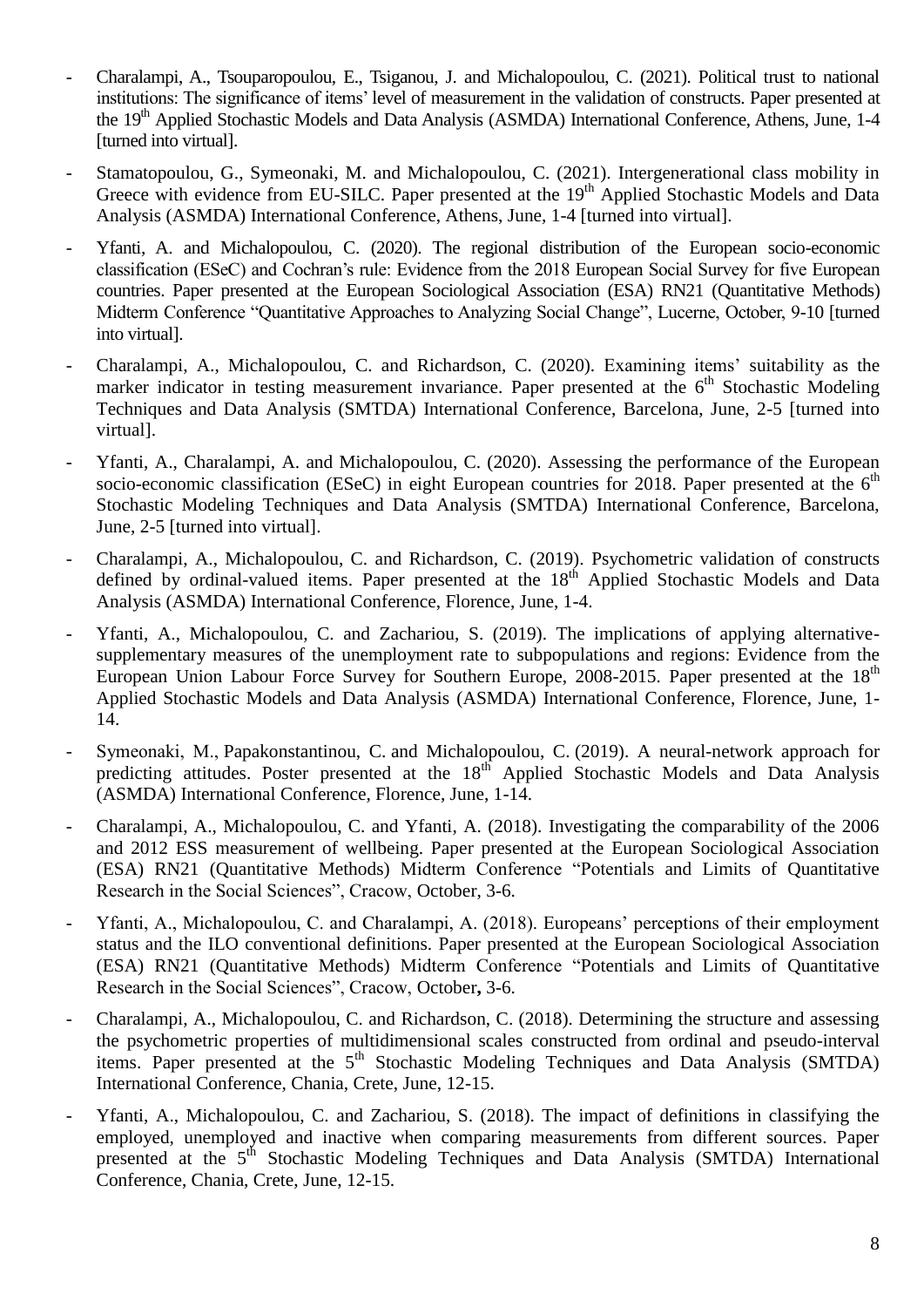- Charalampi, A., Michalopoulou, C. and Yfanti, A. (2017). Investigating the structure of the 2006 European Social Survey measurement of wellbeing. Paper presented at the  $13<sup>th</sup>$  Conference of the European Sociological Association (ESA), Athens, August-September, 29-1.
- Yfanti, A., Michalopoulou, C. and Charalampi, A. (2017). The impact of applying alternative definitions to the European Union Labour Force Survey measurement of the unemployment rate for Southern Europe 2008-2014. Paper presented at the 13<sup>th</sup> Conference of the European Sociological Association (ESA), Athens, August-September, 29-1.
- Yfanti, A., Michalopoulou, C., Mimis, A. and Zachariou, S. (2017). Investigating Southern Europeans' perceptions of their employment status. Paper presented at the  $17<sup>th</sup>$  Applied Stochastic Models and Data Analysis (ASMDA) International Conference, London, June, 6-9.
- Symeonaki, M., Kazani, A. and Michalopoulou, C. (2017). A neuro-fuzzy approach to measuring attitudes. Paper presented at the  $17<sup>th</sup>$  Applied Stochastic Models and Data Analysis (ASMDA) International Conference, London, June, 6-9.
- Bagavos, C. and Michalopoulou, C. (2015). Fertility and partner's educational attainment: Trends and differentials in times of economic crisis. Poster presented at the International Conference on Education and Reproduction in Low-fertility Settings (EDUREP), Vienna, December, 2-4.
- Stamatopoulou, G., Symeonaki, M. and Michalopoulou, C. (2015). Occupational and educational gender segregation in Southern Europe. Paper presented at the 16<sup>th</sup> Applied Stochastic Models and Data Analysis (ASMDA) International Conference, Piraeus, Greece, June-July, 30-4.
- Charalampi, A., Michalopoulou, C. and Richardson, C. (2015). Investigating the structure of Schwartz"s human values scale. Paper presented at the 16<sup>th</sup> Applied Stochastic Models and Data Analysis (ASMDA) International Conference, Piraeus, June-July, 30-4.
- Prokou, E. and Michalopoulou, K. (2015). Investigating the "efficiency" of the binary system of higher education in Greece based on graduates' employment: Evidence from the European Social Survey before and during the economic crisis. Paper presented at the  $36<sup>th</sup>$  Annual Conference of the International Working Party on Labour Market Segmentation (IWPLMS), Athens, June, 22-24.
- Symeonaki, M., Michalopoulou, C. and Stamou, G. (2013). An attitude scaling application of fuzzy sets to profile analysis. Poster presented at the  $6<sup>th</sup>$  International Conference of the European Research Consortium for Informatics and Mathematics (ERCIM), London, December, 14-16.
- Stamatopoulou G., Symeonaki M. and Michalopoulou, C. (2013). Intergenerational transmission of education in Greece: Evidence from the European Social Survey 2002-2010. Poster presented at the 15<sup>th</sup> ASMDA International Conference, Barcelona, June, 25-28.
- **-** Symeonaki M., Stamatopoulou G. and Michalopoulou, K. (2012). Intergenerational occupational mobility in Greece: Evidence from EU-SILC. Paper presented at the International Demographics Workshop*,* Chania, Greece, June, 5-8.
- **-** Symeonaki, M. and Michalopoulou, K. (2011). Measuring xenophobia in Greece: A cluster analysis approach. Paper presented at the  $14<sup>th</sup>$  Applied Stochastic Models and Data Analysis (ASMDA) International Conference, Rome, June, 7-10.
- **-** M. Symeonaki, M., Kazani, A. and Michalopoulou, K. (2011). Fuzzifying Likert scales with factor analysis techniques. Paper presented at the  $4<sup>th</sup>$  International Conference of the European Research Consortium for Informatics and Mathematics (ERCIM), London, December, 17-19.

## *Other Publications*

**-** Michalopoulou, K. (2009). In Greece, the access to the official statistics data bases is equally overpriced as a cup of coffee. *Current Issues*, 105, 6-7 (in Greek).